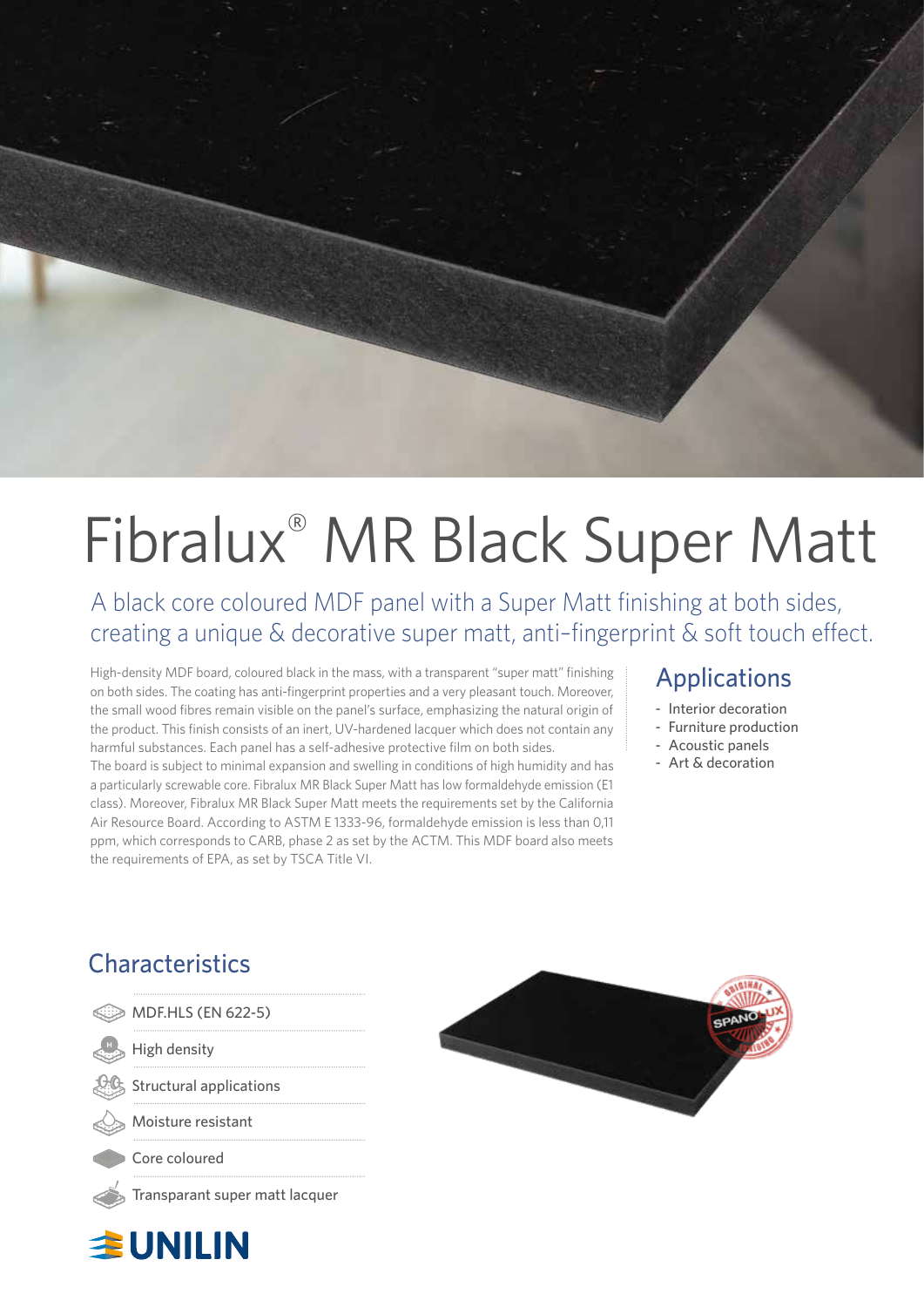## Fibralux® MR Black Super Matt

## Applications

The board is suitable for all production processes required for furniture construction (sawing, drilling, milling, screwing, gluing, etc…) and can be used for general vertical applications. It is not recommended to use the boards for horizontal or heavy duty / high wear applications (e.g. working surfaces, desks, worktops & table tops).

The edges of the board can remain untreated. Alternatively, the board edges can also be rounded, finished with edging tape or protected with oil or varnish (please consult our recommendations for more information).

The board can be applied in service class 2 (restrictions in temperature and ambient humidity) and can be used in biological hazard classes 1 and 2 of EN 335-3. During and especially after installation the boards must, wherever possible, be optimally protected from any direct contact with water. They must be stacked flat, on a pallet or using a sufficient number of cross members. Boards should not be stored vertically, unless ground contact can be avoided. The board will expand/shrink under variable humidity conditions, albeit to a lesser extent than standard MDF, meaning that an expansion space must be provided for at all times. Use suitable sawing, milling and drilling tools.

**Important remark:** UNILIN core coloured MDF panels are produced according to our highest quality standards & internal specifications. However, the use of natural raw materials may result in:

- colour differences between different production batches & panel thicknesses.
- the appearance of small, non-coloured wood fibres, which is normal and a desired effect. On the panel's surface, the shape, density and size of these fibres might differ.

For each project, it is recommended to use panels from the same production batch only, and to carefully select & assess the panels prior to installation.

## Cleaning & care instructions

Super matt MDF panels do not require any special maintenance. The recommended cleaning methods are as follows:

#### **Light/ Fresh soiling**

Clean with a paper towel, a soft clean cloth (dry or damp) or a sponge. If using damp cloth, dry the surface with an absorbents paper towel or microfiber cloth.

#### **Normal soiling – Extended contact time**

Clean with warm water, a clean microfiber cloth, a soft sponge or soft brush. Take care that the use of water during cleaning is not too generous.

Use normal domestic cleaners or soaps that have no abrasive ingredients. The cleaning agent should be directly spread on the dirt spot when cleaning. Then wipe with fresh water, removing all traces of cleaning agent, to prevent streaks forming. Dry the surfaces with a clean absorbent cloth or paper towel. The following cleaning agents should not be used under any circumstances:

- Scouring and abrasive agents (Scourings pads, Steel wool)
- Polish, washing powders, furniture cleaner, bleach
- Detergents with strong acids and salts
- Steam cleaning equipment.